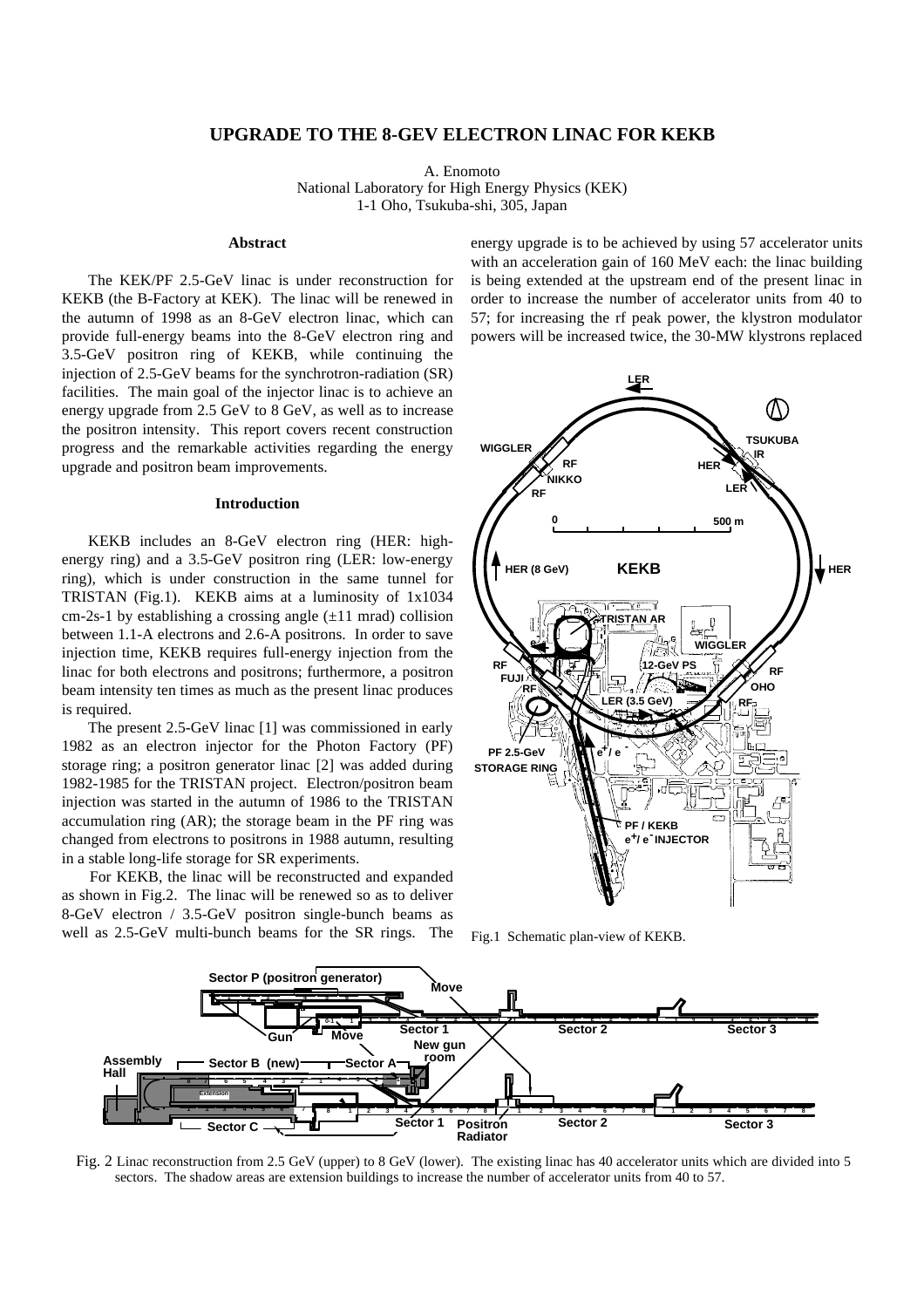by the 50-MW klystrons, and rf pulse compressors used. These parameter changes are summarized in Table 1. The basic design details have been reported elsewhere [3]. The following section considers recent construction progress and the research and developments regarding the KEKB injector linac.

# **Construction progress**

The KEKB project was approved in FY 1994 as a fiveyear program; half of this time has already passed. All of the TRISTAN experiments were completed by the end of 1995, and the old TRISTAN accelerator and detectors were removed

|                             |           |                             |                            | Table 1 Change in the major parameters to the KEKB injector. |                 |                          |                    |
|-----------------------------|-----------|-----------------------------|----------------------------|--------------------------------------------------------------|-----------------|--------------------------|--------------------|
|                             |           | <b>PRESENT</b>              | <b>KEKB</b>                |                                                              |                 | <b>PRESENT</b>           | <b>KEKB</b>        |
| (1) INJECTION BEAM          |           |                             | (4) POSITRON PRODUCTION    |                                                              |                 |                          |                    |
| energy                      |           |                             |                            | Radiator                                                     |                 |                          |                    |
| electron                    | (GeV)     | 2.5                         | 8.0                        | material                                                     |                 | tantalum(Ta)             | tungsten(W)        |
| positron                    | (GeV)     | 2.5                         | 3.5                        | thickness                                                    | (mm)            | 8                        | 14                 |
| pulse length                | (ns)      | < 2                         | single bunch               | diameter                                                     | (mm)            | 8                        | $\overline{4}$     |
| bunch width $(1\sigma)$     | (ps)      | $\sim$ 5                    | $~\sim 5$                  | <b>Primary electron</b>                                      |                 |                          |                    |
| particle(charge)/pulse      |           |                             |                            | energy                                                       | (GeV)           | 0.25                     | 3.7                |
| electron                    |           | $2 \times 10^9$             | $8 \times 10^9$            | particle / pulse                                             |                 | $1 \ge 10^{11}$          | $6 \times 10^{10}$ |
|                             | (nC)      | (0.32)                      | (1.28)                     | (charge / pulse)                                             | (nC)            | (16)                     | (10)               |
| positron                    |           | $2 \times 10^8$             | $4 \times 10^9$            | positron production rate                                     |                 |                          |                    |
|                             | (nC)      | (0.032)                     | (0.64)                     | after the DC solenoid                                        | $(e^+/e^- GeV)$ | 6.5%                     | $>6.5\%$           |
| pulse repetition            | (pps)     | 25                          | 50                         | final                                                        | $(e^+/e^- GeV)$ | 1.8%                     | $>1.8\%$           |
| emittance $(1\sigma)$       |           |                             |                            | <b>Focusing system</b>                                       |                 |                          |                    |
| electron                    | (m)       | $4 \times 10^{-8}$          | $6.4 \times 10^{-8}$       | type                                                         |                 | quarter-wave transformer |                    |
| positron                    | (m)       | $8 \times 10^{-7}$          | $8.8 \times 10^{-7}$       | normalized acceptance                                        | (m)             |                          | $6 \times 10^{-3}$ |
| energy width $(1\sigma)$    |           |                             |                            |                                                              |                 |                          |                    |
| electron                    |           | 0.2%                        | 0.125%                     | (5) RF SOURCE                                                |                 |                          |                    |
| positron                    |           | 0.22%                       | 0.125%                     | Modulator                                                    |                 |                          |                    |
| (2) MAIN LINAC              |           |                             |                            | pfn charging voltage                                         | (kV)            | 45                       | 45                 |
| frequency                   | (MHz)     |                             | 2856                       | total capacitance                                            | $(\mu F)$       | 0.29                     | 0.60               |
| filling time                | $(\mu s)$ |                             | 0.5                        | stored energy                                                | (J)             | 295                      | 610                |
| accelerator structure       |           |                             | T.W., 2p/3-mode, semi-C.G. | impedance                                                    | $(\Omega)$      | 6.0                      | 4.7                |
| accelerator unit length     | (m)       |                             | 9.6                        | output width (FWHM) $(\mu s)$                                |                 | 3.5                      | 5.6                |
| accelerator unit number     |           |                             |                            | voltage                                                      | (kV)            | 22.5                     | 22.5               |
| total                       |           | 40                          | 57                         | power                                                        | (MW)            | 80                       | 108                |
| before positron radiator    |           | 3                           | 26                         | <b>Pulse transformer</b>                                     |                 |                          |                    |
| standby, energy tuning      |           | $~2 + 1$                    | $4 + 2$                    | step-up ratio                                                |                 | 1:12                     | 1:13.6             |
| energy gain per unit        |           |                             |                            | core bias                                                    |                 | no                       | use                |
| with SLED                   | (MeV)     |                             | 160                        | <b>Klystron</b>                                              |                 |                          |                    |
| without SLED                | (MeV)     | 62.5                        | 90                         | voltage<br>beam                                              | (kV)            | 270                      | 305                |
| input rf power / unit       | (MW)      | 20                          | 40                         | current                                                      | (A)             | 295                      | 354                |
| energy multiplication       |           |                             | 1.8                        | output power max.                                            | (MW)            | 33                       | 46.5               |
| (3) PRE-INJECTOR            |           |                             |                            | power ave                                                    | (MW)            | $\sim 27$                | $\sim$ 41          |
| Gun                         |           |                             |                            | width                                                        | $(\mu s)$       | 1.8                      | 3.8                |
| type (cathode)              |           | triode (EIMAC Y796)         |                            | efficiency                                                   |                 | 44%                      | 46%                |
| normalized emittance (m)    |           | $7 \times 10^{-6}$          |                            | (6) SYNCHRONIZATION BETWEEN LINAC AND RING                   |                 |                          |                    |
| sub-harmonic buncher        |           |                             |                            | synchronization                                              |                 |                          |                    |
| SHB-1 frequency             | (MHz)     | 119.00                      | 114.24                     | $\tau$ O:                                                    | (ns)            |                          | 96.2886            |
| SHB-2 frequency             | (MHz)     |                             | 571.20                     | $f0$ :                                                       | (MHz)           |                          | 10.3854            |
| <b>Prebuncher / Buncher</b> |           |                             |                            | Linac                                                        |                 |                          |                    |
| frequency<br>(MHz)<br>2856  |           | $f_{\text{Linac}}(2856MHz)$ |                            |                                                              | 5x5x11f0        |                          |                    |
| phase velocity (Prebun.)    |           | 0.7c                        |                            | $SHB-1$                                                      | (MHz)           |                          | 11f0(114)          |
| phase velocity (Bun.)       |           | $0.7 \sim 1c$               |                            | SHB-2<br>(MHz)                                               |                 |                          | 5x11f0(571)        |
| <b>Output</b> beam          |           |                             |                            | <b>KEKB</b>                                                  |                 |                          |                    |
| energy                      | (MeV)     | 40                          | 60                         | $f_{\rm Ring}$                                               | (MHz)           |                          | 7x7f0(509)         |
| energy spread $(1\sigma)$   |           |                             | 1.2%                       | f <sub>revolution</sub>                                      | (kHz)           |                          | 7x7f0/n(99)        |
| normalized emittance        | (m)       |                             | $\sim 6$ x $10^{-5}$       | harmonic number n                                            |                 |                          | 5120 (29x10)       |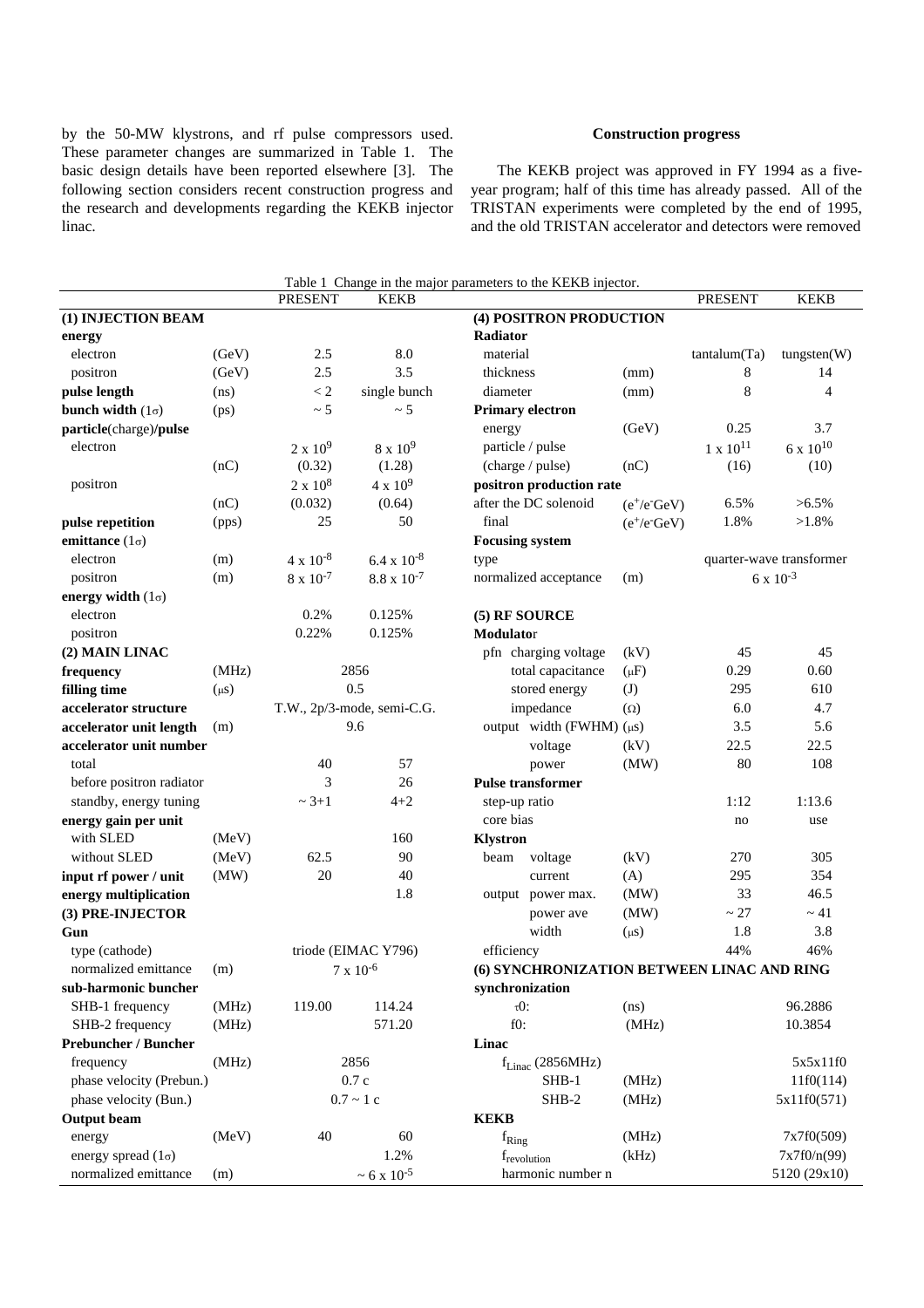from the tunnel. From late 1996, the first magnet for LER is to be installed.

As for the linac, before the KEKB project was formally approved, the linac group had discussed ways to upgrade the energy, and conducted feasibility studies using the existing linac [4,5]; consequently, the way mentioned above was adopted as a reasonable one, because the linac must continue injection for the SR experiments and the upgrade should be performed only during annual shutdowns.

Since the project began, the upgrading of the existing 2.5- GeV linac has gradually been performed. By the end of FY1995, 32 high-power klystron pulse-modulators of 40 existing units had been upgraded; of 5 the sub-boosters, each of which will drive 8 klystrons, 2 were replaced by new ones for the SLED system  $[6]$ ; 12 SLED's and 50-MW klystrons were installed (Fig.3), and the rf conditioning was finished in 10 units. These units were tested in order to prove the acceleration gain and stability of the beam energy [7]. During the rf conditioning, electric discharge, which causes a strong



Fig.3 RF-source upgrade of the existing linac for KEKB: the modulator powers were doubled; the PFN cabinets became tall-boy in order to make a capacitance doubling; and the klystron outputs were upgraded from 30 MW to 50 MW while maintaining the height.

vacuum degradation, was frequently observed in one unit. The cause is now under investigation in connection with the rf rise time and phase-switching time. The upgrading of the existing linac will be almost completed by the end of FY1996.

In order to conduct a study regarding the production and acceleration of a high-current, single-bunch primary electron beam for positron production, two sub-harmonic bunchers (SHBs) were inserted between the gun and the prebuncher. The results obtained by a streak-camera system using opticaltransition radiation indicated that this system can produce a bunch of about 12 ps FWHM at 10 nC [8].

The positron production target and the positron focusing system have already been moved to a higher energy point (Fig.4). The target was newly fabricated in order to be used at higher beam powers; also, the layout was changed so as to replace two 4-m accelerator structures by two 1-m ones and two 2-m ones. A positron-production study was recently begun; a preliminary result concerning the electron-topositron conversion rate is as follows : 5.4% e<sup>+</sup>/e<sup>-</sup>GeV after



Fig.4 Positron generator replacement at a high-energy point of the upgraded linac. The accelerator structures behind the positron production target were improved in order to reduce the coupler field.

the DC solenoid with a 500 MeV and 3.2 nC single bunch.

The beam-transport system of the existing linac is being replaced so as to accommodate higher-energy beams, adding beam-position monitors accompanying the quadrupole magnets.

Expansion buildings are being added to two areas: one is the most upstream part; the other is the 180 degree-bend part ("arc") of the new linac layout, which forms a J-shape (see Fig.2). These are under construction (Fig.5) and will be completed by October and December, 1996, respectively.



Fig.5 Extension buildings being constructed in order to increase the number of the accelerator units from 40 to 57.

### **Research and Developments**

# **Compact high-power klystron**

For KEKB, the 30-MW klystrons used for the PF 2.5-GeV linac will be replaced by the 50-MW klystrons, which should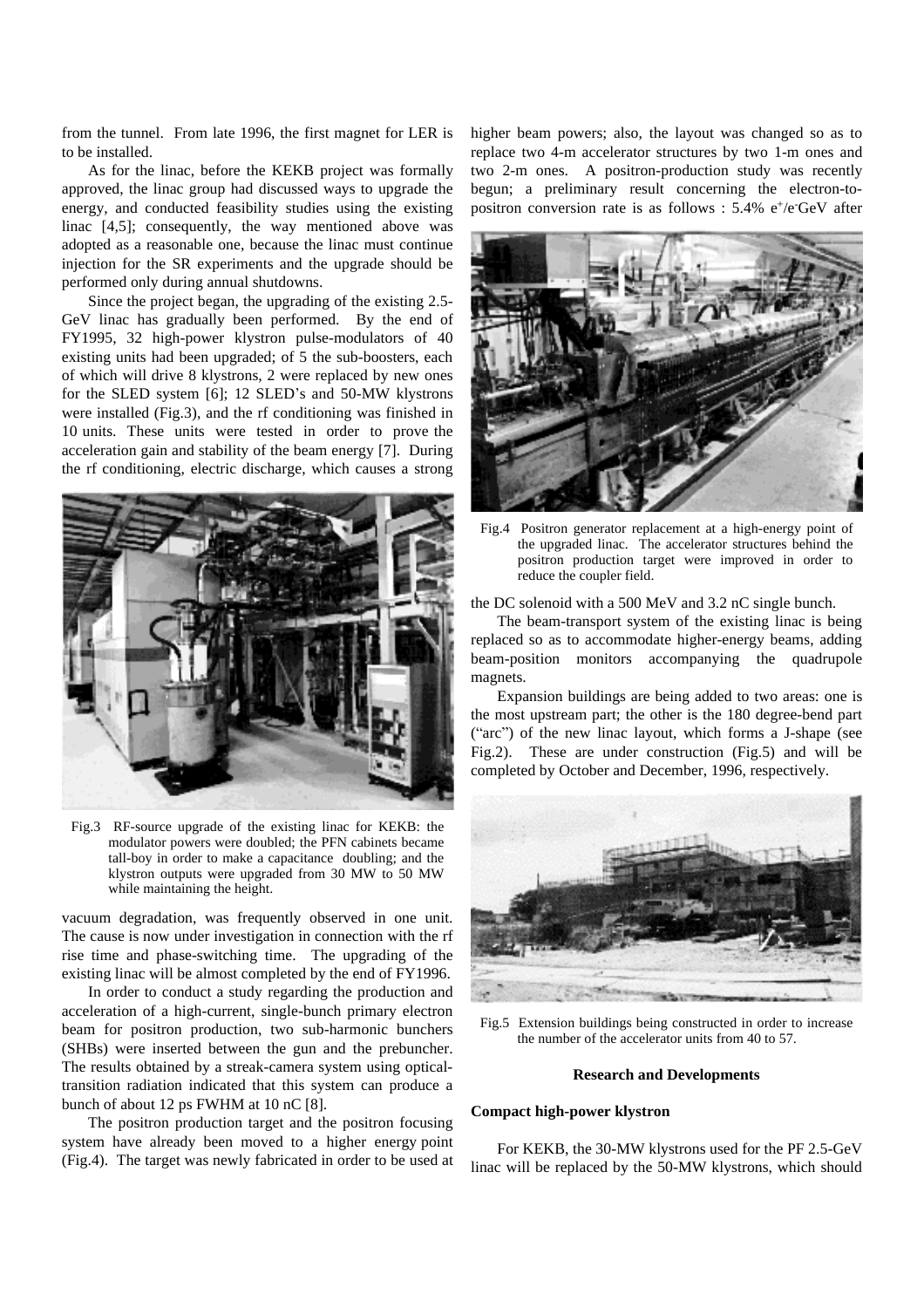be operated at an average output of 41 MW, 4  $\mu$ s, 50 pps. For this purpose, the 30-MW klystron has been improved at KEK. The design concept is to increase the output power while keeping its original size, so that such equipment as the focusing magnet and pulse-transformer tank can be utilized, and that the height of output port is not changed.

In 50-MW klystrons, which were successfully developed at KEK [9], the overall size of the klystron assembly was not changed. However, the cathode insulator and the dimensions around the anode were improved so as to decrease the field strength at this part; the cathode diameter increased from 80 to 85 mm in order to decrease the current density; the distance between the anode and the input cavity was increased; the focusing field distribution was optimized so as to improve the efficiency on the basis of computer simulations.

The applied voltage has been increased from 270 to 305 kV. At this voltage, it can output more than 50 MW pulses with an efficiency of more than 46%.

## **RF compression system**

The 50-MW klystron with an rf compression system is to be used for the rf source of the KEKB injector linac. Three types of SLED systems were considered: the original SLED fabricated at SLAC [6], a modified SLED developed by the Japan Linear Collider group [10], and a resonant-ring type compression system (RRCS) developed by the injector linac group [11]. The former two use double  $TM<sub>015</sub>-cylindrical$ cavities with a 3-dB power divider; on the contrary, the RRCS has a simple structure comprising a single resonant ring.

However, we decided to adopt the JLC-type SLED, which is improved in a low-gradient electric field around the cavitywaveguide coupling irises by using a two-hole coupling system. The RRCS was not adopted for two reasons: (1) the energy multiplication factor is 8% lower (this corresponds 4 or 5 accelerator units against the total 57 units); (2) the radiation is higher (40  $\mu$ Sv/h at a 40-MW input), while not being detectable in JLC-type at more than 50 MW. These defects are due to the choice of the  $TE_{20}$ -like mode in a rectangular waveguide for the transverse cross section of resonant ring.

The detail structure of the JLC-type SLED was further modified in order to facilitate fabrication and handling in the existing linac: the processing precision and the welding structure/method were optimized so that they are sufficient for obtaining a Q-value of about 100,000 (theoretical value 107,000); the tuner function was improved so as to facilitate smooth adjustments with the necessary resolution (2 kHz in resonant frequency); the drive mechanism of the detuner needle was replaced by a solenoid type; the position of the needle was magnetically sensed while producing an electrical signal; and easily observable indicators were attached.

# **Accelerator structure**

For the linac expansion, the number of regular accelerator section was increased from 160 to 228. The deficits are being newly fabricated. These are  $2\pi/3$ -mode traveling-wave diskloaded structures operated at 2856 MHz. In order to distribute the HEM-mode frequency, the structures have five sets of different disk-hole apertures, which have been decreased by  $75 \mu m$  per cell from the input to the output, making an approximately flat field against wave attenuation through the structure. The input/output couplers are those of the cavity type, whose field asymmetry due to the coupling-iris is corrected by a dip on the opposite side of this iris.

The fabrication method used for the PF injector linac is unique compared to those widely used in other accelerators. The disk-loaded structure is made by an "electroplating method": disks and spacers, which were processed to a final dimension and inspected by measuring resonance frequency, are made one body by electroplating to a thickness of 5 mm. The motivation for developing this method was rather to facilitate mass production by eliminating any tuning after machining and welding. In a modern view of accelerator physics, it should be noticed that this method is only a "cool" method" carried out at room temperature, thus eliminating any unexpected or uncontrollable HOM resulting from dimpling of the spacer surface.



Fig. 6 Typical results of a nodal shift measurement: the standard deviation of phase error is about 0.9 degrees; the 2-m accelerator structures were fabricated by a "electroplating method" without any dimpling after machining.

These basic design and fabrication method are also followed in the new structures. However, in the old positron generator, where two 4-m structures were used in a solenoidal magnetic field, the acceleration field in the accelerator structure installed immediately after the positron production target was not sufficient due to frequent electric breaking in the structure. Most marks due to arcing were found around the input coupler and the first disk. From this experience, in KEKB 1-m long structure was decided to be used after the positron production target; the coupler structure is being renewed in order to decrease the field strength when a higher input power is used. The coupler dimensions (2b:inner diameter, W:iris aperture), were determined by a computer simulation [12]. These structures will be tested under higher input power this autumn.

### **Positron beam increase**

One of the major target is to increase the positron intensity. The required intensity of 4 x 109 positrons (0.64 nC) per bunch was determined so that the injection time from